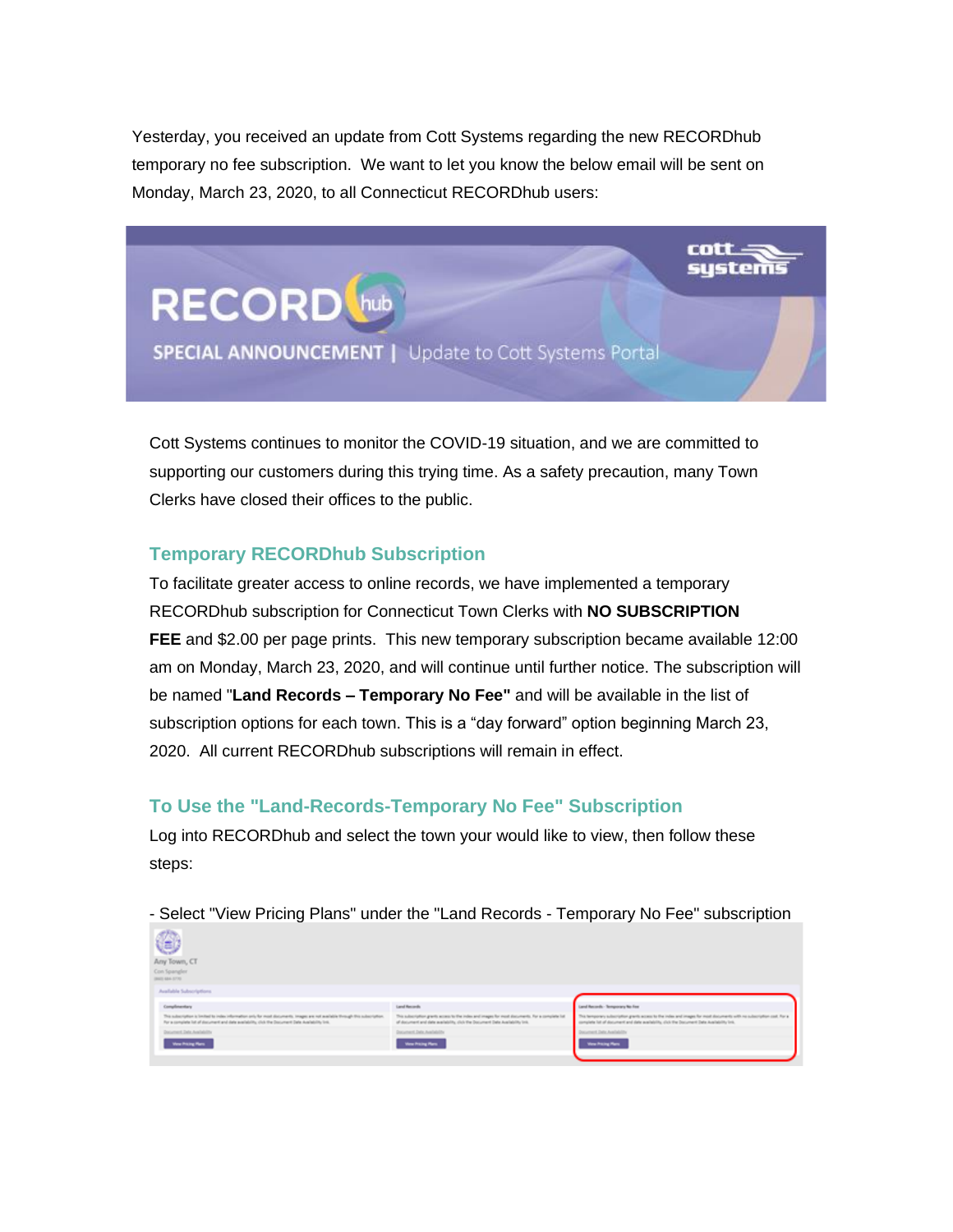#### - Click "Add to Cart"

| Any Town                                                                                                                                                                                                                       |                          |  |  |  |  |
|--------------------------------------------------------------------------------------------------------------------------------------------------------------------------------------------------------------------------------|--------------------------|--|--|--|--|
| Pricing Plans for the Land Records - Temporary No Fee Subscription                                                                                                                                                             |                          |  |  |  |  |
| This temporary subscription grants access to the index and images for most discuments with no subscription cost. For a complete list of discument and inke availability, club the Socument Date Availability (ink. Quoyment Da |                          |  |  |  |  |
| Pare:                                                                                                                                                                                                                          | Monthly                  |  |  |  |  |
| <b>Searches</b>                                                                                                                                                                                                                | Unlimited                |  |  |  |  |
| <b><i><u>December Cylendria</u></i></b>                                                                                                                                                                                        | University               |  |  |  |  |
| Image Prints or Doumkoath per Document                                                                                                                                                                                         | \$1.00 per page          |  |  |  |  |
| Jacoch Annally Prints or Doumlands                                                                                                                                                                                             | Unlimited                |  |  |  |  |
| <b>Time Sport Searching</b>                                                                                                                                                                                                    | Unimited                 |  |  |  |  |
| <b>Basico</b>                                                                                                                                                                                                                  | One month after purchase |  |  |  |  |
| <b>Subscription Fox</b>                                                                                                                                                                                                        | \$0.00                   |  |  |  |  |
|                                                                                                                                                                                                                                | Add to Carl              |  |  |  |  |
| Any and all purchases made with credit card are subject to a convenience fee of 3h plus \$0.30.                                                                                                                                |                          |  |  |  |  |

#### - Click "Proceed to Cart"

| Subscription Added       |                                                       |  |
|--------------------------|-------------------------------------------------------|--|
|                          | Any Town Monthly has been added to cart successfully! |  |
| <b>Continue Shopping</b> | <b>Proceed to Cart</b>                                |  |
|                          |                                                       |  |

### - Once in the cart, click "Finish"

| <b>CRLE</b>                                                        |                                                           |                        |         |                              |                                             |           |
|--------------------------------------------------------------------|-----------------------------------------------------------|------------------------|---------|------------------------------|---------------------------------------------|-----------|
| Cetibeat                                                           |                                                           |                        |         |                              | Owhout                                      | <b>YP</b> |
| <b>Brooke Date</b><br>Waliozaliwa                                  |                                                           |                        |         |                              | Receipt Total                               | \$0.00    |
| funturez<br>chigarajhudischere, con<br>Property Malaysia<br>pas as |                                                           |                        |         |                              | <b>Text</b><br><b>Detroitment</b> Detroites |           |
| $_{\rm dust}$                                                      |                                                           |                        |         |                              |                                             |           |
| <b>Barn</b><br>Department                                          | <b>STA</b>                                                | <b>Reference &amp;</b> | Ameurik |                              |                                             |           |
| A. Indeedy form                                                    | Land Records - Temperany No Past Monthly<br>day Texas, CT |                        | 31.46   | $\qquad \qquad \blacksquare$ |                                             |           |
|                                                                    |                                                           |                        |         | <b>Substant Street</b>       |                                             |           |

#### - A confirmation of the \$0 purchase will display. Click "Close"

| Receipt # 2020-00000015                |                         |         |                     |        |                                                                                                                                                  |                                                                                                |
|----------------------------------------|-------------------------|---------|---------------------|--------|--------------------------------------------------------------------------------------------------------------------------------------------------|------------------------------------------------------------------------------------------------|
| Carl Detail                            |                         |         |                     |        | <b>Purchase Complete</b>                                                                                                                         |                                                                                                |
| Nevelan Date<br>01/20200018-40-AM 07   |                         |         |                     |        | Receipt Total                                                                                                                                    | \$0.00                                                                                         |
| Castianian<br>chigara@cattauchtera.com |                         |         |                     |        | Present Account Desharters                                                                                                                       | 31.00                                                                                          |
| Carl                                   |                         |         |                     |        | <b>Select Artism</b>                                                                                                                             |                                                                                                |
| <b>Barn</b>                            | Description             | To line | <b>Reflerence #</b> | Amount |                                                                                                                                                  | <b><i><u><b>Proof Bernstein</b></u></i></b>                                                    |
| 1. Subscription                        | ALCOHOL: UL 59 SB PM CT |         |                     | 50.00  |                                                                                                                                                  | $_{\rm{dust}}$                                                                                 |
|                                        |                         |         |                     |        | A receipt has been used to chilgroup contractions com-<br>You may also find this receipt in the faccinal midson section of your account profile. |                                                                                                |
|                                        |                         |         |                     |        | Bank seart on this page.                                                                                                                         | If you purchased documents, they can be printed/downloaded now by yong the buttons rest to the |

The town is now available for searching. Images will be viewable with a watermark. You may print images without the watermark for \$2/page. You will need to follow the steps above for each town you wish to view using the temporary no fee subscription.

Please know that Cott is committed to providing continued service to our clients and to you as their constituents. If you have any questions or need assistance, please contact: